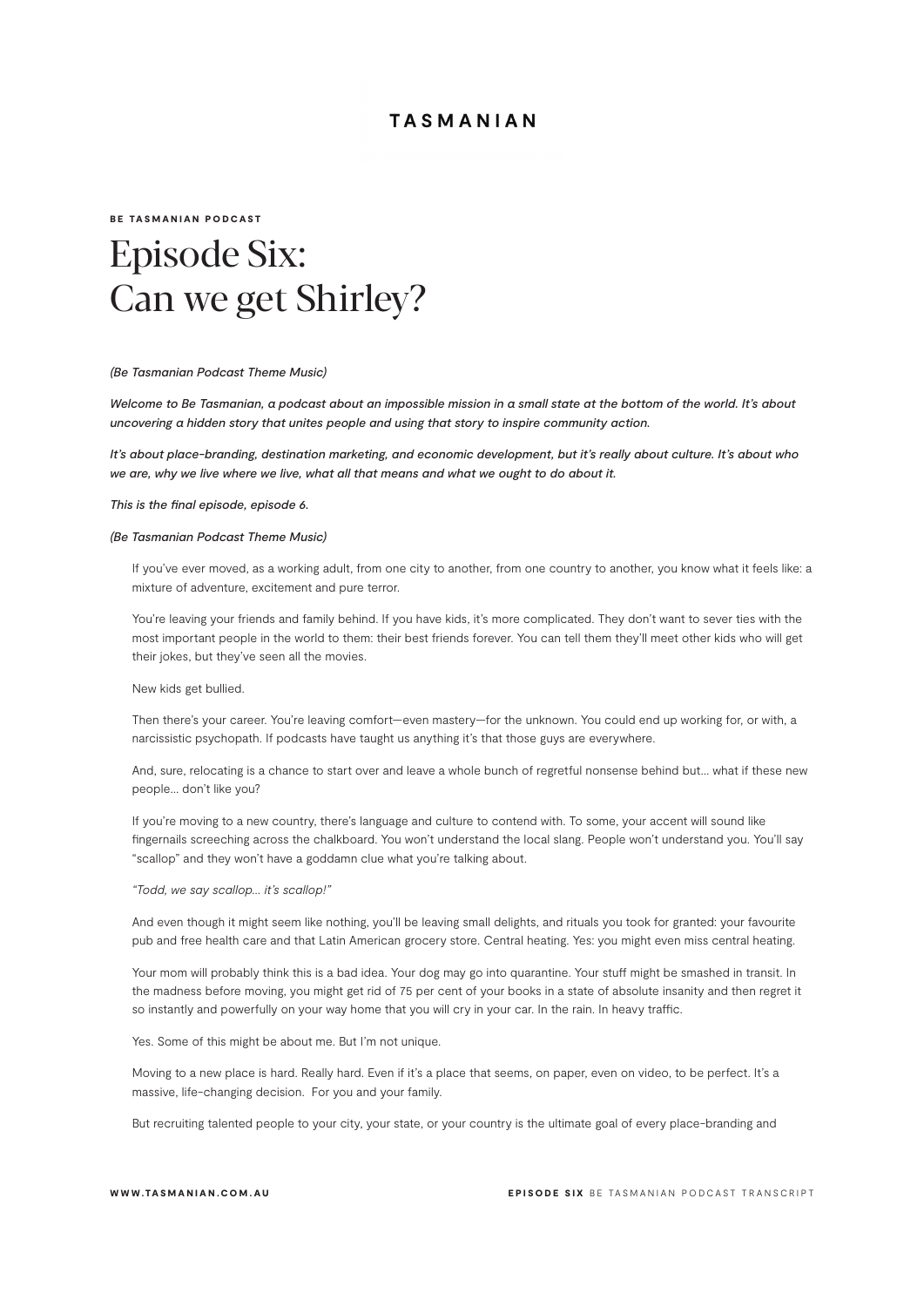economic development strategy. There is a continuum of commitment:

The first Level: we taste Tasmanian wine or cheese or cider or abalone. We buy a Tasmanian-crafted knife or boat.

Then, we visit Tasmania. We visit again, and again.

Level three: we encourage our children to study here.

Number four: we see what's special about this place. We understand that in an increasingly loud, dirty, beige, and exhausting world this place is what more and more people are looking for, and we invest in Tasmania. With money, or with an office.

Then… the final, ultimate commitment. What if we load our lives into a container and move to Tasmania, with our kids and our dog, our talent, our ideas, our experience, our small but growing business?

This is a huge decision.

What does it take to get someone to make the leap? From Sydney or Melbourne? London or Auckland? From Hong Kong or Singapore or Delhi or Vancouver?

Every employer understands the value of talented and experienced people. The recruitment industry is worth 200 billion dollars annually.

We spend all of that money to get the right people into the right jobs…and we fuss over the words we use to describe the position, but let's be honest: by the time we approach the peaks of our careers, we understand our job intimately.

The job is the job and the salary the salary. Teaching is teaching, doctoring is doctoring, welding is welding, and coding is coding.

The difference is everything that surrounds the job. The culture of the place, the community, the people who will be your co-workers and friends, the food and drink, the evening and weekend arts and entertainment, the role of nature and the consolations of the wilderness, the view from your front window, the opportunities for your partner and your children.

As much as the authors of leadership books might pretend, a lot of this is, almost all of it, is out of the hands of the CEO and the vice-president of human resources.

In business school we all learn the Peter Drucker quotation "Culture eats strategy for breakfast". Then we mostly forget it. Even if we do remember—that's corporate culture. Then there's culture, culture.

In the recruitment game, we spend very little—in money and in time—on the place. We rely on its image and reputation, but most of us can't rest on Monocle Magazine saying our city is one of the most liveable in the world.

We tend to make generic videos to convince people to choose our place. Cincinnati came up with a campaign called "We do what we Love."

#### *:09 "Here, we do what we love" to :30 "… and baseball."*

### *1:03 "… biking along the river" to 1:10 "… do what we love."*

https://www.youtube.com/watch?time\_continue=30&v=KJfcf1n21Ig&feature=emb\_logo

*"Here, we do what we love. In 1869 we made a professional baseball team, the first one. So, the only one at the time.*  We did it because we love playing the game. We don't only make businesses, we make industries, brands. We innovate *stuff like: fire departments, and baseball, biking along the river, farmer's markets in the morning, and eating waffles in our pyjamas. It's just so easy to do what we love!"*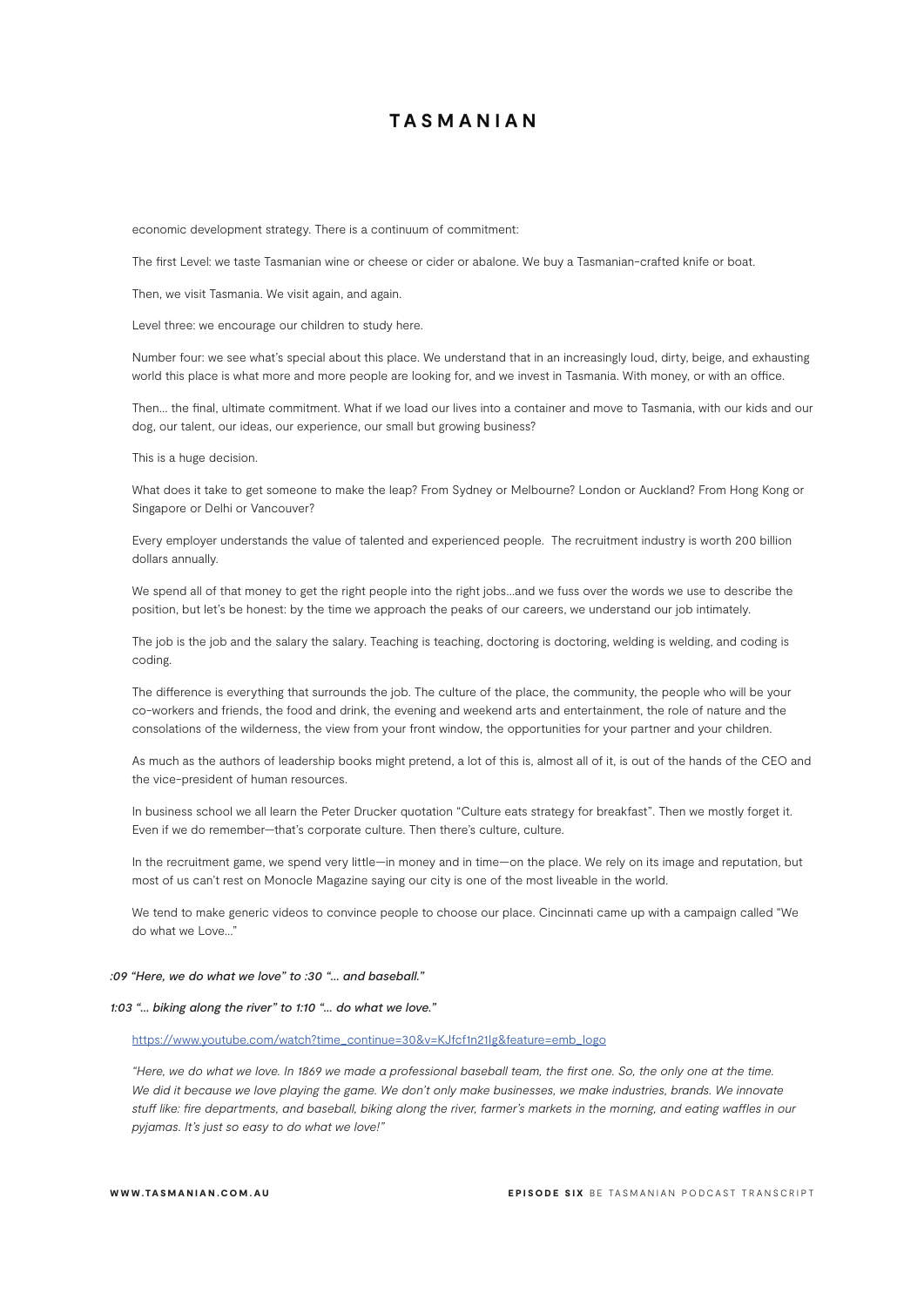That last "do what we love" was a family, though they weren't eating waffles, or wearing their pyjamas, which was a letdown.

These videos tend to be more or less the same: we're youthful and innovative and diverse. Families like it here.

A small city in Canada, called Okotoks made international headlines a few years ago by just… giving up and embracing blandness. They launched a campaign called: "There are a number of things to do in Okotoks." Someone else put together a series of hilariously repetitive, sad pictures of Regina and set it to a hilariously repetitive, sad song. You really do have to experience Regina if you haven't had the pleasure.

A classic of this genre, is a video by Mike Polk, a comedian from Cleveland (Ohio), who makes fun of this whole enterprise.

#### *0:28 "Here's the place where there used to be industry" to 0:44 "… yeah!"*

#### https://www.youtube.com/watch?v=ysmLA5TqbIY

In sum: this is really **hard**.

In the past, it's been really hard to sell Tasmania to the wildly ambitious. It's an island state with 520,000 people—not a massive city.

And again: this place is not for everyone. Moving here is not like moving to a thumping global megalopolis. It's different here.

And this different-ness has to be the heart of our strategy: to tell a story so compelling, and so honest, that we find and seduce the people who are deeply Tasmanian and don't know it yet.

For the last year I've been running an experiment on a friend from Canada: Shirley. I've known Shirley for most of my life, and since we were teenagers it was obvious: she was not normal. She was smarter, more driven, more determined, and more serious than the rest of us. At the same time, she's fun and funny, and self-deprecating and charming.

Today she's the vice-dean of medicine at one of Canada's top universities. She's also the president of the College of Family Physicians of Canada.

Shirley is on a path. I called her up, and she spoke from her lovely back garden—you should see her back garden—with the birds singing.

#### *5 Marlboro Road*

#### *1:55 "People who are doing" to… 2:15 "… somewhere in North America."*

"People who are doing the jobs that I'm doing right now would really need to stay in an inner city in a context in which they know me well, which would be Canada, or North America, and, umm, eventually become Dean of a large health sciences faculty, or some sort of medical school, somewhere in North America".

Think Toronto or Montreal or New York.

My experiment has been… can I get Shirley to think about deviating from that delicious path to power and riches? Can I get Shirley to consider giving it all up to be Tasmanian?

When Shirley first heard of Tasmania, years ago, she admits—like me—she thought it might be a place in Africa. Then she worked with a Tasmanian medical student.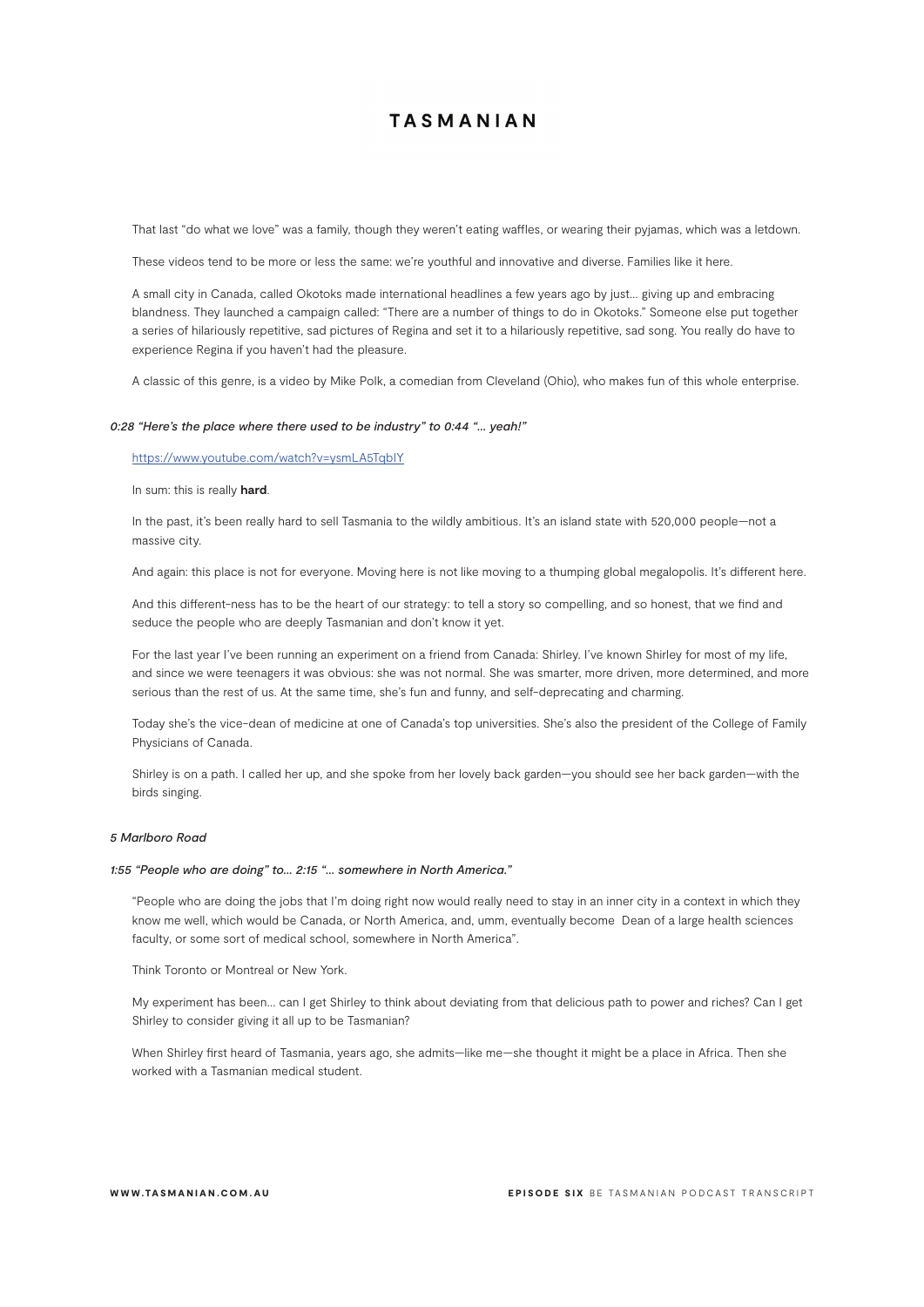#### *5 Marlboro Road*

#### *6:47 "She struck me as though…" to 7:12 "That's pretty cool."*

"She struck me as somebody who, although she had chosen a career as a physician could easily have lived in a camper beside the beach for the rest of her life with her dog scrounging clams, or I don't know. You know, was just carefree and lovely to talk to and adaptable and flexible and yeah just sort of, and I thought okay, I can see her from there, that's pretty cool".

Four years ago, when the Tasmanian Government launched its plan to evolve the state's brand strategy, it was to solve a problem: we need more people.

Ambitious and productive people, ideally with kids or plans to have kids.

Tourism is an important part of the Tasmanian economy. Trade is crucial. We need investors and we want to attract students to this place: where you can learn the skills and the culture of small, artisanal enterprise no matter what you study.

But the foundation of a powerful and enduring economic development strategy is talented people, who want to be here. The previous brand work had been focused on product and place. This is where "clean and green" Comes from. Some people, perhaps, will give up everything to chase clean and green. But if 160 places around the world say it's their competitive advantage, how do we convince them to choose this *particular* clean and green place?

Something was missing—people, and what they do. Why they do it here, all that stuff that eats strategy for breakfast.

But the global tourism industry has been devastated by COVID-19. In the midst of it, some Australian states and New Zealand began discussing a bubble. Tasmania, at the time, had zero new cases. New Zealand had close to zero cases. Perhaps Tasmanians and New Zealanders, fellow travellers in cleanliness and greenness, could visit one another.

This hit the news, and the editor of a New Zealand media outlet named Tim posted a snotty Tweet about it.

Tim wrote… *"But… who's ever wanted to fly to Hobart?"*

Translation. I'm from New Zealand. Why would I ever want to go to Tasmania? What Tim from Auckland meant, of course, is that if the attraction to these places is natural beauty: mountains, beaches, misty valleys and haunting forests… the colour green… yeah, New Zealand has all that. A boastful New Zealander like Tim might even say New Zealand's natural assets and shade of green are even better.

Lots of people argued with Auckland Tim on Twitter, but the ultimate argument is: dear editor, you should come to Tasmania because of what you *can't find* in New Zealand. Tasmanians and what they do and make: the different sort of museum, whisky, wine, restaurant, knife.

Tasmanian-ness.

#### *5 Marlboro Road*

### *13:06 "looking at my lifestyle…" to 13:38 "pursue adventure." 14:28 "the quiet is enticing…" to 15:05 "… a natural draw."*

*"Looking at my lifestyle, for what I want now, for the next twenty years. Is it really to become Dean? Is it really to move up? If I'm not willing to move locations in my Provence that I'm in right now, would I really think about is going somewhere larger with even more responsibility? I don't know. And there's not a lot of places in Canada that fulfil all of the things that I'd be looking for, honestly. There are a few, but there's not a lot, so would I pick up and move to one of those places, or would.*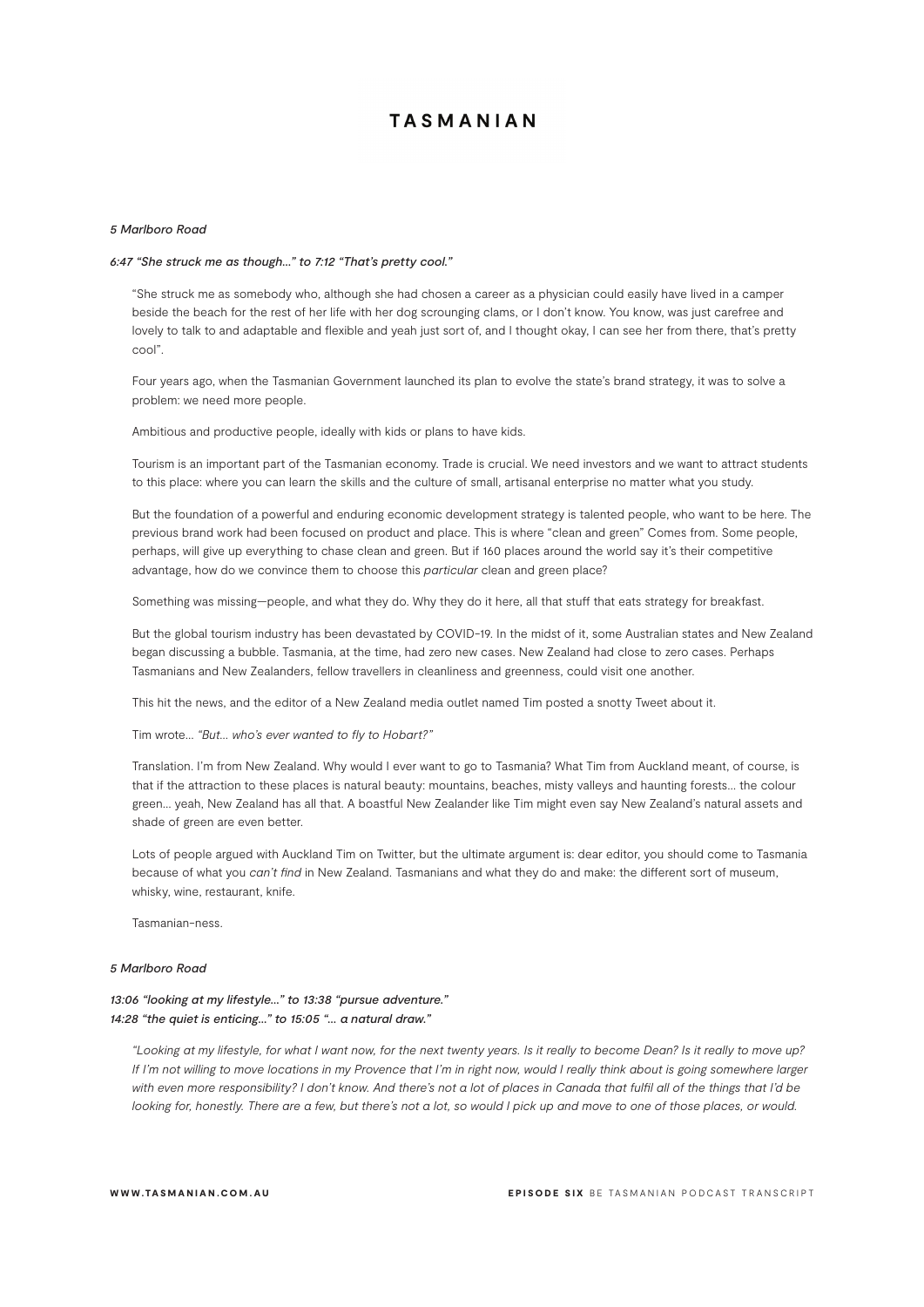*I consider a complete sea change and do something exciting and pursue adventure? The quiet is enticing and not that all parts of Tasmania that we visited, even the bustling cities, they're not all quiet. They're full of energy and people and culture and things that I like, but you know certainly more quiet in the lifestyle and traffic and large cities, for sure. So, I'm drawn to that a lot. I would prefer to be kind of quiet and on my own and alone where I feel more recharged than to be with people, so maybe that's just a natural draw."*

I have mentioned previously in this podcast that the word brand has a brand problem. This has gotten in the way of our success, here at Brand Tasmania. A brand is a logo, to a lot of people, or a slogan or an advertising campaign. To others it's just a bunch of abstract nonsense—adults with colouring books, getting in the way of the real work.

And there's a certain irony in a foreigner being the CEO of an organisation called Brand Tasmania: that's just too much for some people. And we're in the midst of a pandemic and historic economic downturn that will have severe social consequences. Yeah, let's care about brands when things are going well again.

And there is a normal way to do all of this work: trade promotion, tourism campaigns, investment attraction. It's paint by numbers. Everyone does it the same way. Universities fight to get in the top-100 of some ranking. The 200 billion dollar recruitment industry can just keep saying the same words over and over again, hoping to get people to come: innovative, resilient, diverse, sustainable, world-class.

Ironically, this would not only be easier for our team at Brand Tasmania. It would be more comfortable for everyone: politicians and our colleagues in and out of government. Our private sector partners would understand sunny videos with pop music and good looking young people clicking wine glasses and cavorting with kangaroos. Members of the elite who recognise economic development strategies from hundreds of other best places to live, work, and play might say: yeah, that looks about right.

We don't think our output is a traditional campaign, even if we could afford it. And we can't. But without campaigns how can we reach Tasmanians, and those who might want to be Tasmanian? I can just call up Shirley, but not all the Shirley's we're going to need in the next twenty years: I can't call all the customers, tourists, students, investors, artists, entrepreneurs, and doctors.

A few thousand years ago there was a war between the Greeks and the Trojans. The Greeks tried everything, for ten years, to break into Troy. And then one of them had an idea. They built a massive wooden horse and filled it with their soldiers, including a gent you might have heard of: Odysseus. Then the rest of the army pretended to sail away. Bye, Troy! We give up!

The Trojans brought the horse inside the gates, and that night when everyone was asleep, or drunk, the Greeks jumped out, opened the doors, and the rest of the Greek army—who had sailed back—ran screaming and slaughtering into Troy. It ended the war. Today, we use the phrase, Trojan Horse, as a metaphor.

We are in the infiltration and influence business, here at Brand Tasmania. All we can do, to unify Tasmanian efforts, are small things that carry a big idea. Someone just like you did it and you can do it too. Our job is to invite and encourage you to do it, and to make sure it's not only possible but an expression of *who we are*.

In the first Be Tasmanian podcast I told you about Austin, and the beautiful-accidental way it told its story and wrapped a strategy around it. The South by Southwest festival was its Trojan Horse. You don't like weird? Fine, don't come. You want to launch something weird out into the world, come do it here for ten days every March. Hell: we're open for weirdness all year. Dye your hair pink. The barbecue is on.

Everything we are doing, in Tasmania, is a Trojan Horse—a small, measurable way to encourage more Tasmanian enterprise by making a core strength of Tasmanian culture. We don't have a budget for any of this but instead of complaining we partner with people who do—people who share our ambitions.